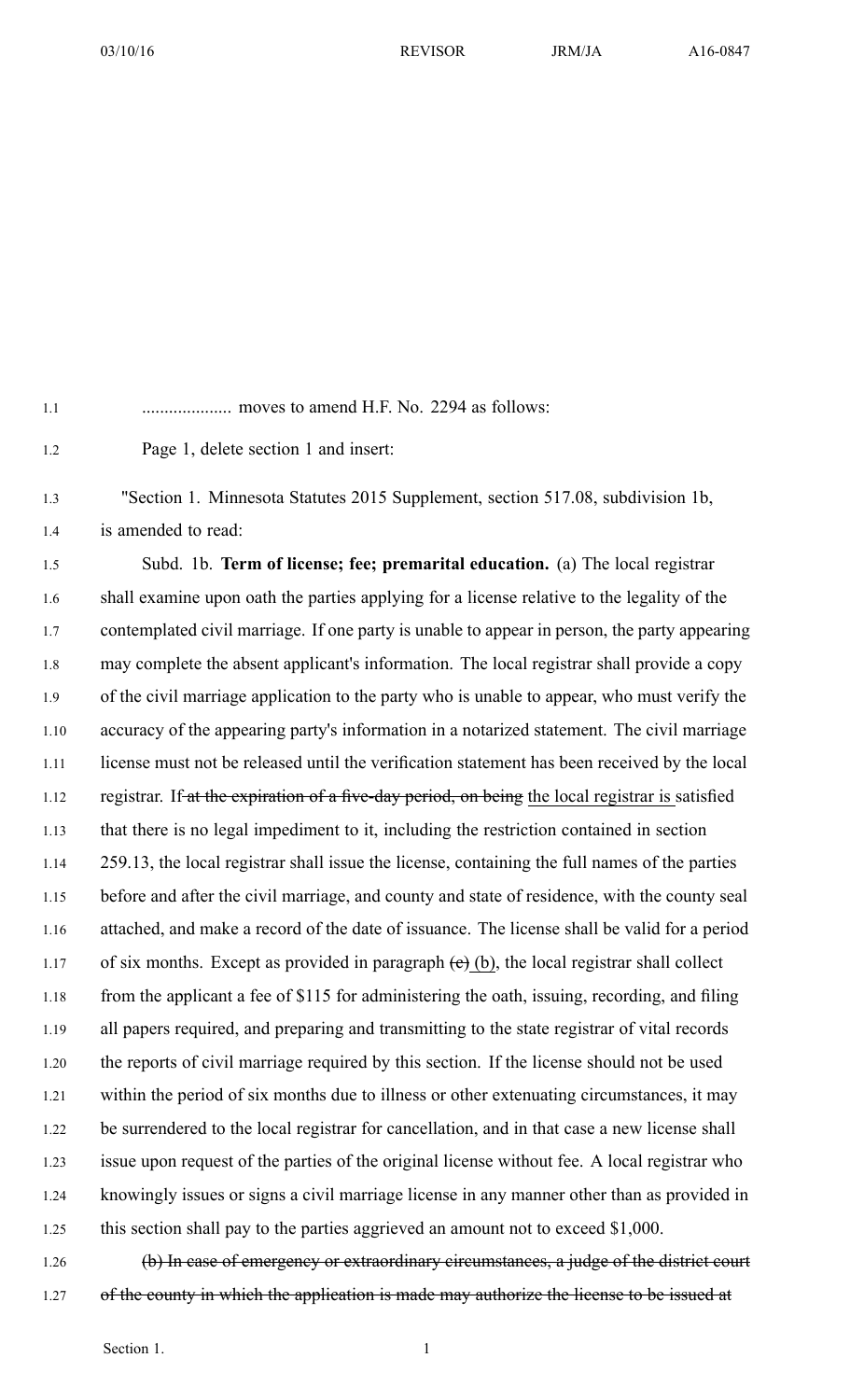| 2.1  | any time before expiration of the five-day period required under paragraph (a). A waiver      |
|------|-----------------------------------------------------------------------------------------------|
| 2.2  | of the five-day waiting period must be in the following form:                                 |
| 2.3  |                                                                                               |
| 2.4  | APPLICATION FOR WAIVER OF CIVIL MARRIAGE LICENSE WAITING                                      |
| 2.5  | PERIOD:                                                                                       |
| 2.6  | ENCORRECTED: (legal names of the applicants)                                                  |
| 2.7  | Represent and state as follows:                                                               |
| 2.8  |                                                                                               |
| 2.9  | registrar of the above-named county for a license to marry.                                   |
| 2.10 | That it is necessary that the license be issued before the expiration of five days            |
| 2.11 | from the date of the application by reason of the following: (insert reason for requesting    |
| 2.12 | waiver of waiting period)                                                                     |
| 2.13 |                                                                                               |
| 2.14 |                                                                                               |
| 2.15 |                                                                                               |
| 2.16 | WHEREAS, the applicants request that the judge waive the required five-day                    |
| 2.17 | waiting period and the local registrar be authorized and directed to issue the civil marriage |
| 2.18 | lieense immediately.                                                                          |
| 2.19 |                                                                                               |
| 2.20 |                                                                                               |
| 2.21 |                                                                                               |
| 2.22 | (Signatures of applicants)                                                                    |
| 2.23 |                                                                                               |
| 2.24 |                                                                                               |
| 2.25 | NOTARY PUBLIC                                                                                 |
| 2.26 | COURT ORDER AND AUTHORIZATION:                                                                |
| 2.27 |                                                                                               |
| 2.28 | After reviewing the above application, I am satisfied that an emergency or                    |
| 2.29 | extraordinary circumstance exists that justifies the issuance of the civil marriage license   |
| 2.30 | before the expiration of five days from the date of the application. IT IS HEREBY             |
| 2.31 | ORDERED that the local registrar is authorized and directed to issue the license forthwith.   |
| 2.32 |                                                                                               |
| 2.33 |                                                                                               |
| 2.34 |                                                                                               |
| 2.35 | $(e)$ (b) The civil marriage license fee for parties who have completed at least 12           |